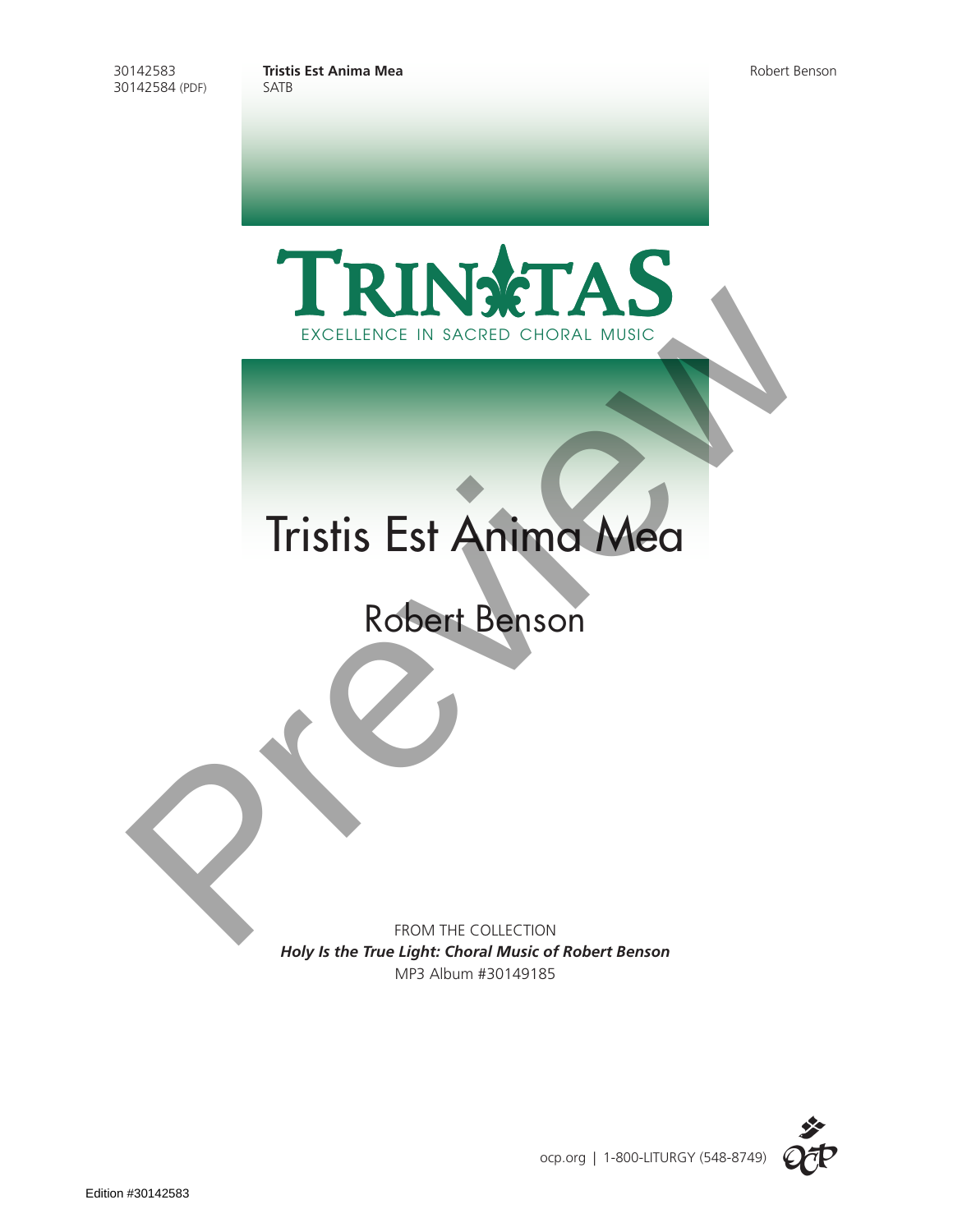## Tristis Est Anima Mea

Text from *Liber Responsorialis* Robert Benson



Music © 2018, Robert Benson. Published by TRINITAS, 5536 NE Hassalo, Portland, OR 97213. All rights reserved.

Edition 30142583 Printed in USA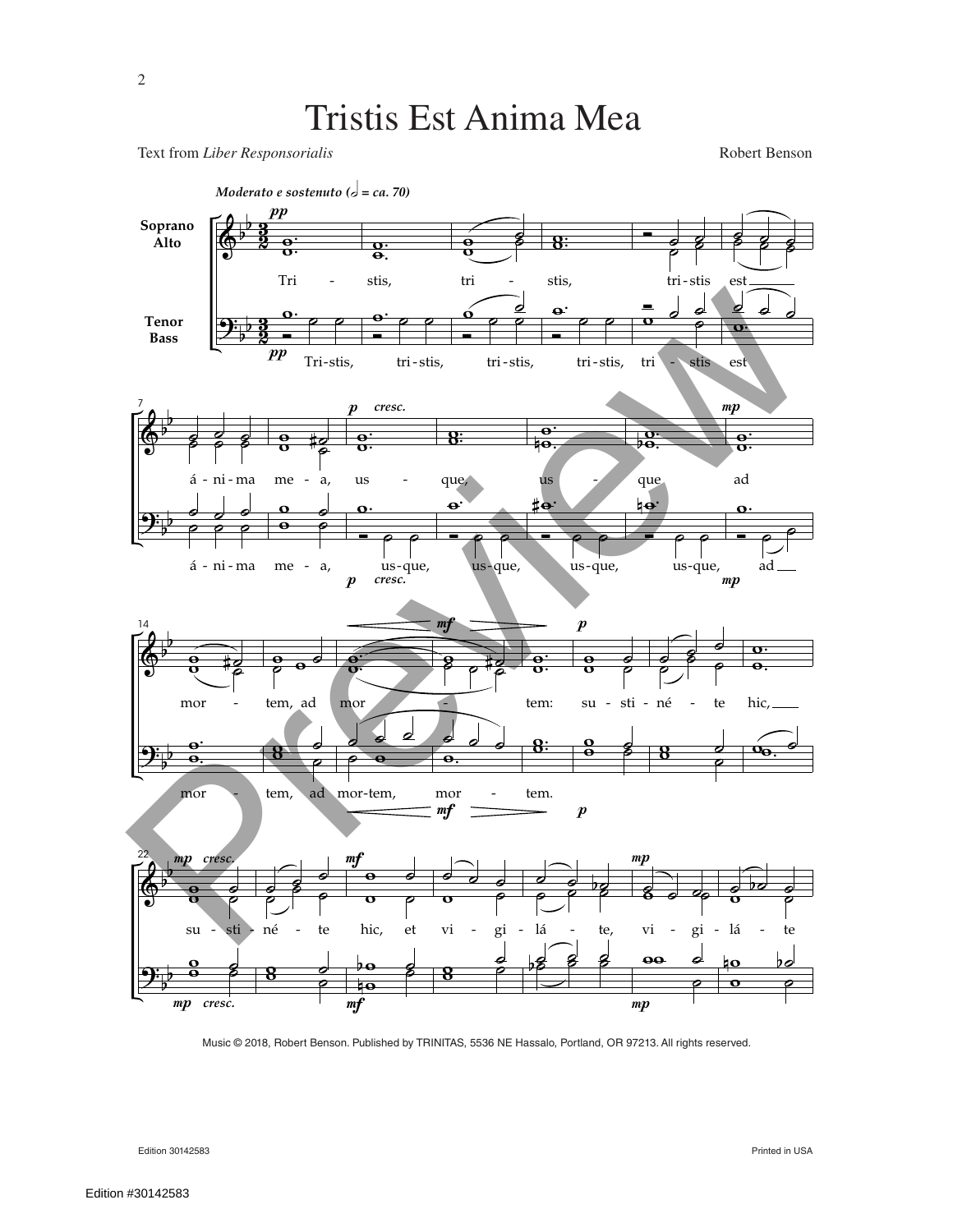









Tristis Est Anima Mea